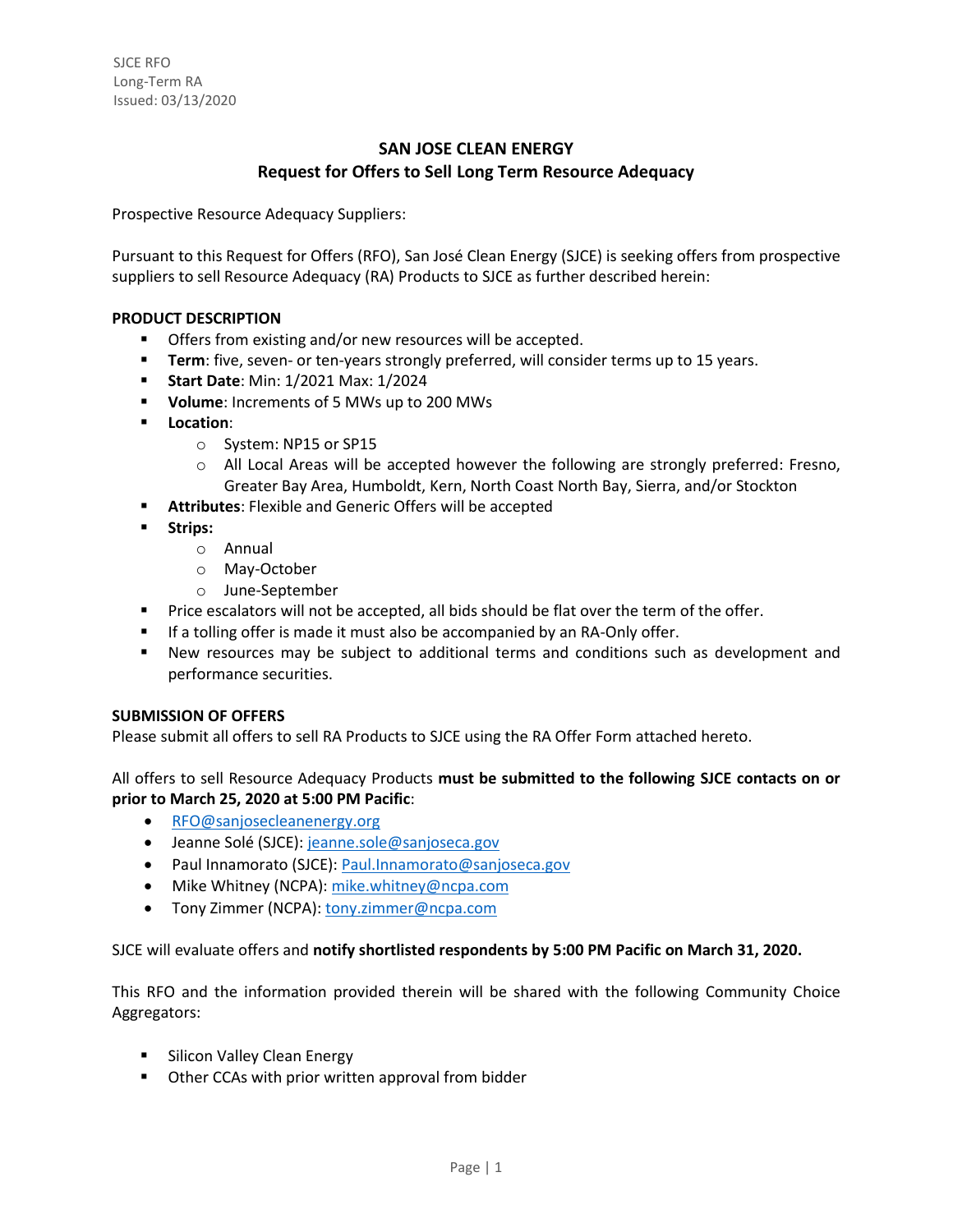SJCE RFO Long-Term RA Issued: 03/13/2020

### **CONTRACTING INSTRUMENT**

For reference, please find attached hereto SJCE's preferred form of Resource Adequacy Transaction Confirmation for use with the WSPP. Parties are encouraged to submit any proposed changes to these forms (or alternative preferred enabling agreements and/or confirms) to Stephen Hall at [steve@hallenergylaw.com,](mailto:steve@hallenergylaw.com) Jeanne M. Solé at [Jeanne.Sole@sanjoseca.gov,](mailto:Jeanne.Sole@sanjoseca.gov) Kelly Morris at [Kelly.Morris@sanjoseca.gov,](mailto:Kelly.Morris@sanjoseca.gov) Paul Innamorato at [Paul.Innamorato@sanjoseca.gov,](mailto:Paul.Innamorato@sanjoseca.gov) and Tony Zimmer at [Tony.Zimmer@ncpa.com,](mailto:Tony.Zimmer@ncpa.com) on or before submitting their bids. SJCE will also consider use of a Resource Adequacy Transaction Confirmation structured to work in conjunction with an EEI to be negotiated between the parties. Please find attached hereto SJCE's preferred EEI cover sheet.

In addition, SJCE is in the process of qualifying potential counterparties pursuant to its Risk Management Policies. Potential suppliers that are not yet qualified are encouraged to contact SJCE as soon as possible if they intend to respond to this Request for Proposals. SJCE will only be able to transact with entities that have been qualified by its Finance Department.

If a prospective supplier does not disclose financial information publicly, SJCE will also require a prospective supplier to provide the information described below for the past two (2) financial years. Also, a prospective supplier with its primary business in sectors other than energy should provide financial information and a description of its energy product operations and trading.

- Consolidated Statement of Income
- Consolidated Statement of Cash Flows
- Consolidated Balance Sheets
- Results of Operations
- Notes to Financial Statements
- Off-Balance Sheet Liabilities, if any

SJCE provides the following information to interested suppliers to facilitate their assessment of SJCE as a counterparty:

- San José Clean Energy is housed in the City of San José's Department of Community Energy. The program is provided for in San José's municipal code Title 26, available at the following link: [https://library.municode.com/ca/san\\_jose/codes/code\\_of\\_ordinances?nodeId=TIT26COEN](https://library.municode.com/ca/san_jose/codes/code_of_ordinances?nodeId=TIT26COEN)
- San José Clean Energy's Implementation Plan is available here[:](http://www.sanjoseca.gov/DocumentCenter/View/71410) <http://www.sanjoseca.gov/DocumentCenter/View/71410>
- San José Clean Energy's risk management policy was approved by San José City Council and is available here: <https://sanjose.legistar.com/LegislationDetail.aspx?ID=3478118&GUID=32319D40-8EA7-> [4D1A-9E48-B1CC78BB2E5E&Options=&Search](https://sanjose.legistar.com/LegislationDetail.aspx?ID=3478118&GUID=32319D40-8EA7-4D1A-9E48-B1CC78BB2E5E&Options&Search)
- SJCE's initial funding plan is described in a memo to City Council in August 2017. The SJCE has followed through with this plan: [http://sanjose.granicus.com/MetaViewer.php?view\\_id=&event\\_id=2699&meta\\_id=650894](http://sanjose.granicus.com/MetaViewer.php?view_id&event_id=2699&meta_id=650894)
- The City of San José is the signatory to WSPP Agreement and will be the signatory to the confirmations.
- The Department of Community Energy is an enterprise department of the City of San José. Please see below language that we have added to our draft confirmation to explain this arrangement.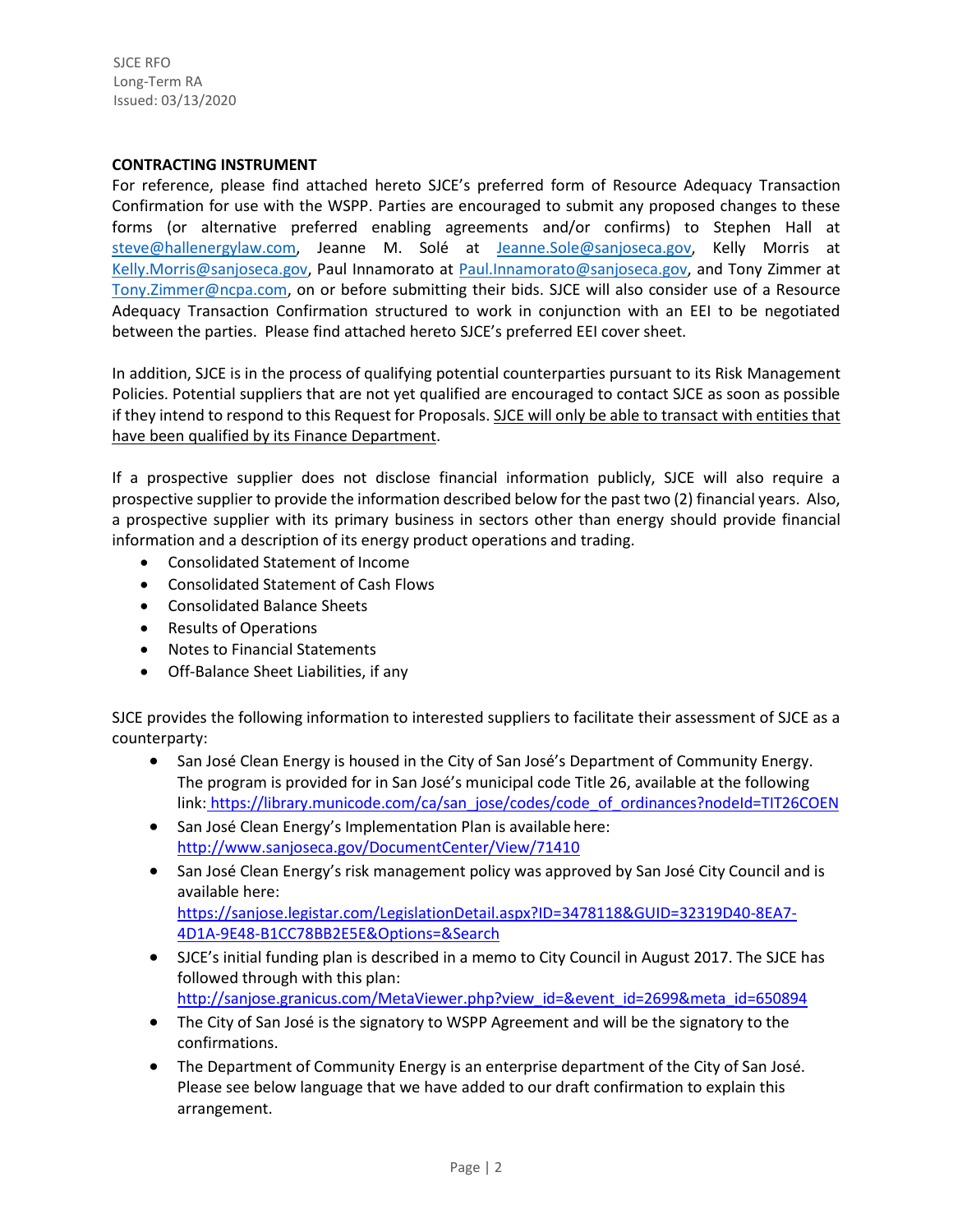SJCE RFO Long-Term RA Issued: 03/13/2020

• A link to our municipal advisor letter is here[: www.sanjoseca.gov/DocumentCenter/View/39975](http://www.sanjoseca.gov/DocumentCenter/View/39975) Finally, to do business in San José, Sellers who are not already registered will have to register with the City of San José within 90 days of commencing business within the city. Details are available at the following: <http://www.sanjoseca.gov/BusinessTax>

# **PUBLIC NATURE OF PROPOSAL MATERIAL**

All correspondence with SJCE including responses to this solicitation will become the exclusive property of the City of San José and will become public records under the California Public Records Act (Cal. Government Code section 6250 et seq.) All documents that you send to SJCE will be subject to disclosure if requested by a member of the public. There are a very limited number of narrow exceptions to this disclosure requirement.

Therefore, any proposal which contains language purporting to render all or significant portions of their proposal "Confidential", "Trade Secret" or "Proprietary", or fails to provide the exemption information required as described below will be considered a public record in its entirety subject to the procedures described below. Do not mark your entire proposal as "confidential".

The City will not disclose any part of any proposal before it announces a recommendation for award, on the grounds that there is a substantial public interest in not disclosing proposals during the evaluation process. After the announcement of a recommended award, all proposals received in response to this RFP will be subject to public disclosure.

In order to designate information as confidential, the Seller must clearly stamp and identify the specific portion of the material designated with the word "Confidential" and provide a citation to the California Public Records Act that supports keeping the information confidential. Seller should not to overdesignate material as confidential. Over-designation would include stamping entire pages or series of pages as confidential that clearly contain information that is not confidential. Upon request or demand of any third person or entity not a party to this Agreement ("Requestor") for production, inspection and/or copying of information designated by Seller as confidential information (such designated information, the "Confidential Information"), SJCE will notify the Seller as soon as practical that such request has been made. The Seller shall be solely responsible for taking whatever legal steps are necessary to protect information deemed by it to be Confidential Information and to prevent release of information to the Requestor by the City. If the City takes no such action after receiving the foregoing notice from the Seller, the City shall be permitted to comply with the Requestor's demand and is not required to defend against it.

If required by any law, statute, ordinance, a court, Governmental Authority, or agency having jurisdiction over the City, including the California Public Records Act, the City may release Confidential Information, or a portion thereof, as required by the Applicable Law, statute, ordinance, decision, order or regulation. In the event the City is required to release Confidential Information, it shall notify the Seller of the required disclosure, such that the Seller may attempt (if it so chooses), at its sole cost, to cause the recipient of the Confidential Information to treat such information in a confidential manner, and to prevent such information from being disclosed or otherwise becoming part of the public domain.

# **DISCLAIMERS**